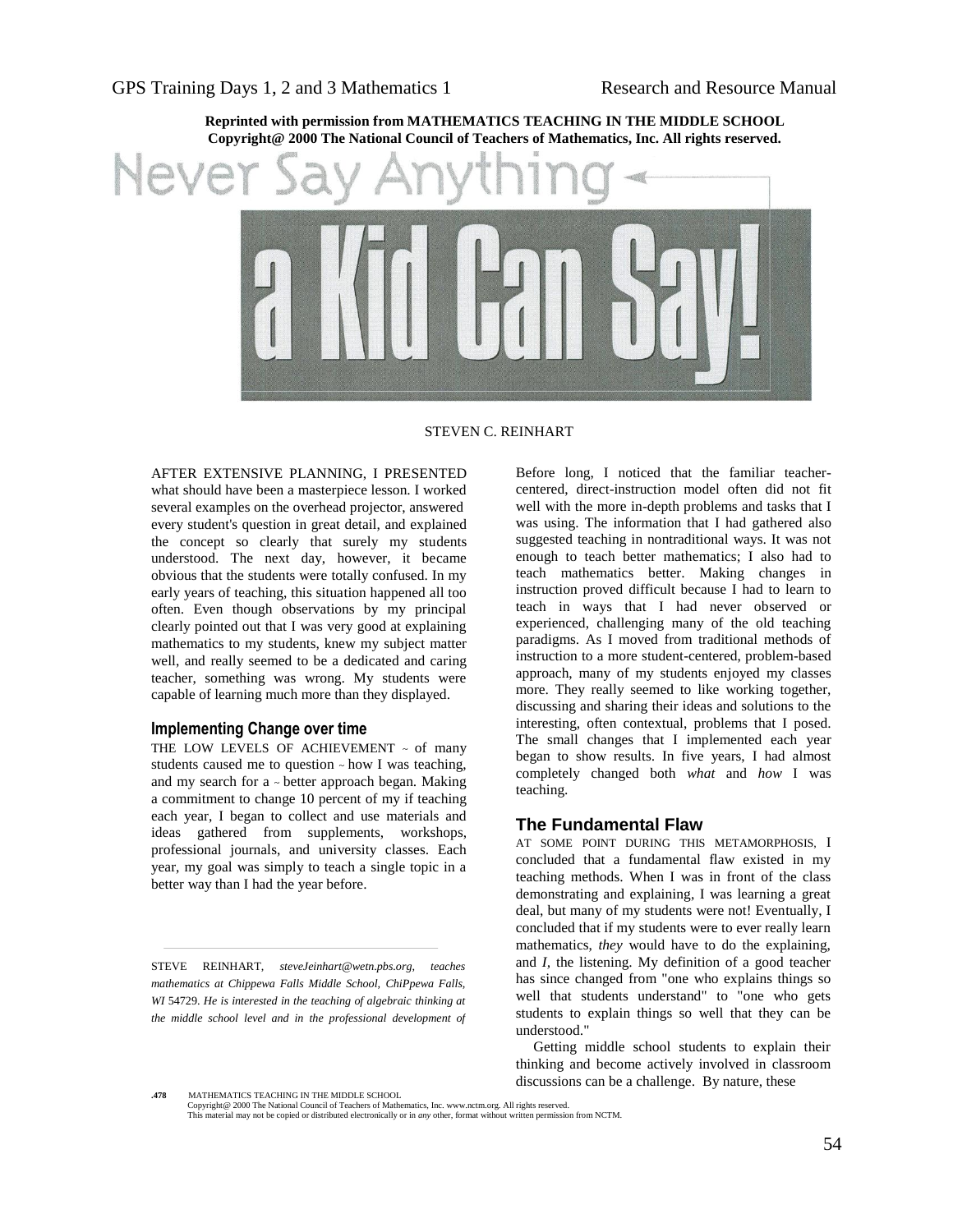# GPS Training Days 1, 2 and 3 Mathematics 1 Research and Resource Manual

students are self-conscious and insecure. This insecurity and the effects of negative peer pressure tend to discourage involvement. To get beyond these and other roadblocks, I have learned to ask the best possible questions and to apply strategies that require all students to participate. Adopting the goals and implementing the strategies and questioning techniques that follow have helped me develop and improve my questioning skills. At the same time, these goals and strategies help me create a classroom atmosphere in which students are actively engaged in learning mathematics and feel comfortable in sharing and discussing ideas, asking questions, and taking risks.

## **Questioning Strategies That Work for Me**

ALTHOUGH GOOD TEACHERS PLAN DETAILED lessons that focus on the mathematical content, few take the time to plan to use specific questioning techniques on a regular basis. Improving questioning skills is difficult and takes time, practice, and planning. Strategies that work once will work again and again. Making a list of good ideas and strategies that work, revisiting the list regularly, and planning to practice selected techniques in daily lessons will make a difference.

## **Create a plan.**

The following is a list of reminders that I have accumulated from the many outstanding teachers with whom I have worked over several years. I revisit this list often. None of these ideas is new, and I can claim none, except the first one, as my own. Although implementing any single suggestion from this list may not result in major change, used together, these suggestions can help transform a classroom. Attempting to change too much too fast may result in frustration and failure. Changing a little at a time by selecting, practicing, and refining one or two strategies or skills before moving on to others can result in continual, incremental growth. Implementing one or two techniques at a time also makes it easier for students to accept and adjust to the new expectations and standards being established.

**1. Never say anything a kid can say!** This one goal keeps me focused. Although I do not think that I have ever met this goal completely in anyone day or even in a given class period, it has forced me to develop and improve my questioning skills. It also sends a message to students that their participation is essential. Every time I am tempted to tell students something, I try to ask a question instead.

**2. Ask good questions.** Good questions require more than recalling a fact or reproducing a skill. By asking good questions, I encourage students to think about, and reflect on, the mathematics they are learning. A student should be able to learn from answering my question, and I should be able to learn something about what the student knows or does not know from her or his response. Quite simply, I ask good questions to get students to think and to inform me about what they know. The best questions are open ended, those for which more than one way to solve the problem or more than one acceptable response may be possible.

#### **3. Use more process questions than product questions.**

Product questions-those that require short answers or a yes or no response or those that rely almost completely on memory-provide little information about what a student knows. To find out what a student understands, I ask process questions that require the student to reflect, analyze, and explain his or her thinking and reasoning. Process questions require students to think at much higher levels.

**4. Replace lectures with sets of questions.** When tempted to present information in the form of a lecture, I remind myself of this definition of a lecture: 'The transfer of information from the notes of the lecturer to the notes of the student without passing through the minds of either." If I am still tempted, I ask myself the humbling question "What percent of my students will actually be listening to me?"

**5. Be patient.** Wait time is very important. Although some students always seem to have their hands raised immediately, most need more time to process their thoughts. If I always call on one of the first students who volunteers, I am cheating those who need more time to think about, and process a response to, my question. Even very capable students can begin to doubt their abilities, and many eventually stop thinking about my questions altogether. Increasing wait time to five seconds or longer can result in more and better responses.

Good discussions take time; at first, I was uncomfortable in taking so much time to discuss a single question or problem. The urge to simply tell my students and move on for the sake of expedience was considerable. Eventually, I began to see the value in what I now refer to as a "less is more" philosophy. I now believe that all students learn more when I pose a highquality problem and give them the necessary time to investigate, process their thoughts, and reflect on and defend their findings.

VOL. 5, NO.8' APRIL 2000 **479**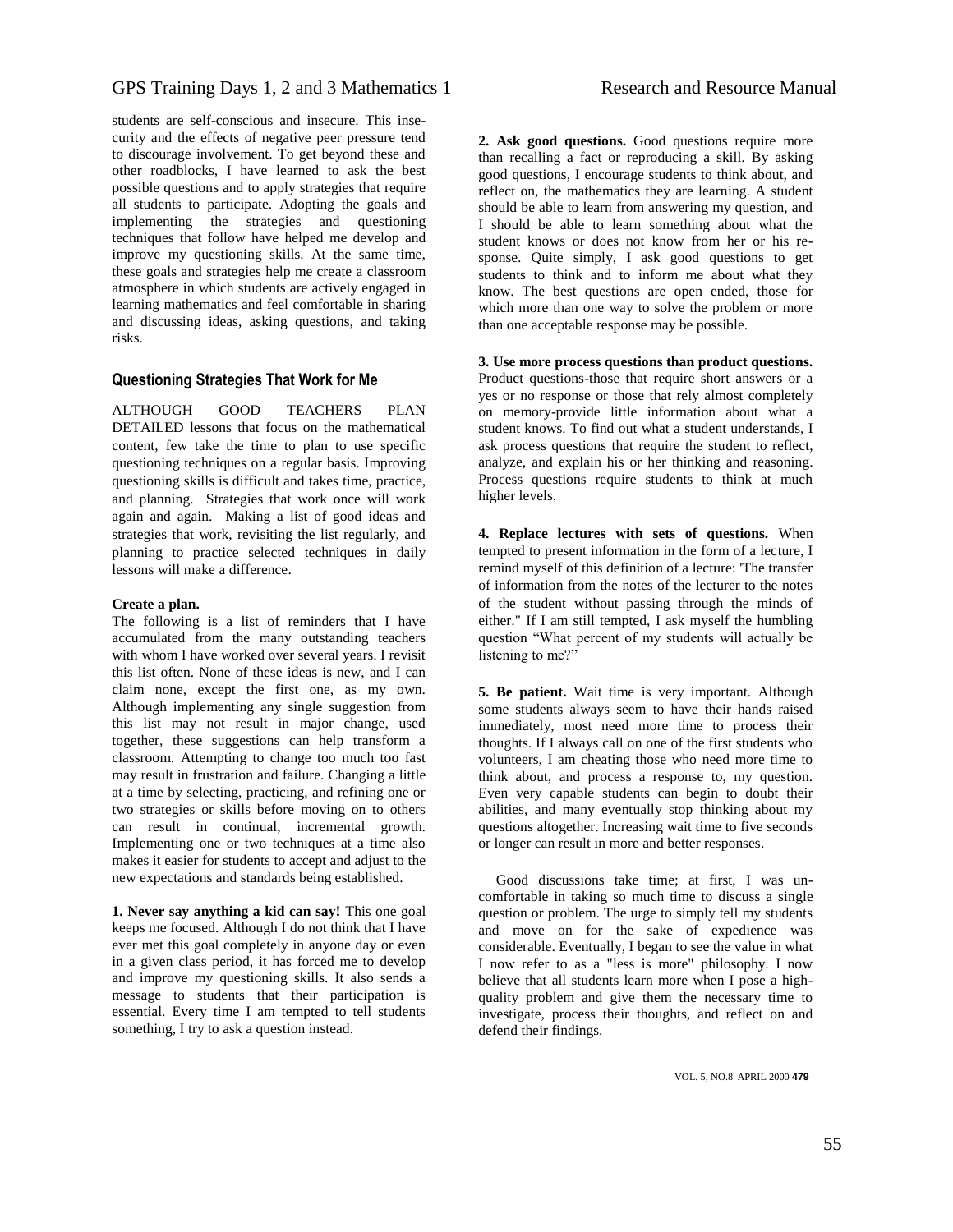# GPS Training Days 1, 2 and 3 Mathematics 1 Research and Resource Manual

**Share with students reasons for asking questions.** Students should understand that all their statements are valuable to me, even if they are incorrect or show misconceptions. I explain that I ask them questions because I am continuously evaluating what the class knows or does not know. Their comments help me make decisions and. plan the next activities.

 **Teach for success.** If students are to value my questions and be involved in discussions, I cannot use questions to embarrass or punish. Such questions accomplish little and can make it more difficult to create an atmosphere in which students feel comfortable sharing ideas and taking risks. If a student is struggling to respond, I move on to another student quickly. As I listen to student conversations and observe their work, I also identify those who have good ideas or comments to share. Asking a shy, quiet student a question when I know that he or she has a good response is a great strategy for building confidence and self-esteem. Frequently, I alert the student ahead of time: 'That's a great idea. I'd really like you to share that with the class in a few minutes."

 **Be nonjudgmental about a response or comment.** This goal is indispensable in encouraging discourse. Imagine being in a classroom where the teacher makes this comment: ''WOW! Brittni, that was a terrific, insightful response! Who's next?" Not many middle school students have the confidence to follow a response that has been praised so highly by a teacher. If a student's response reveals a misconception and the teacher replies in a negative way, the student may be discouraged from volunteering again. Instead, encourage more discussion and move on to the next comment. Often, students disagree with one another, discover their own errors, and correct their thinking. Allowing students to listen to fellow classmates is a far more positive way to deal with misconceptions than announcing to the class that an answer is incorrect. If several students remain confused, I might say, "I'm hearing that we do not agree on this issue. Your comments and ideas have given me an idea for an activity that will help you clarify your thinking." I then plan to revisit the concept with another activity as soon as possible.

**Try not to repeat students' answers.** If students are to listen to one another and value one another's input, I cannot repeat or try to improve on what they say. If students realize that I will repeat or clarify what another student says, they no longer have a reason to listen. I must be patient and let students clarify their own thinking and encourage them to speak to their classmates, not just to me.

All students can speak louder - I have heard them in the halls! Yet I must be careful not to embarrass someone with a quiet voice. Because students know that I never accept just one response, they think nothing of my asking another student to paraphrase the soft-spoken comments of a classmate.

 **Is this the right answer?"** Students frequently ask this question. My usual response to this question might be that "I'm not sure. Can you explain your thinking to me?" As soon as I tell a student that the answer is correct, thinking stops. If students explain their thinking clearly, I ask a ''What if?" question to encourage them to extend their thinking.

**Participation is not optional!** I remind my students of this expectation regularly. Whether working in small groups or discussing a problem with the whole class, each student is expected to contribute his or her fair share. Because reminding students of this expectation is not enough, I also regularly apply several of the following techniques:

1. Use the think-pair-share strategy. Whole-group discussions are usually improved by using this technique. When I pose a new problem; present a new project, task, or activity; or simply ask a question, all students must think and work independently first. In the past, letting students begin working together on a task always allowed a few students to sit back while others took over. Requiring students to work alone first reduces this problem by placing the responsibility for learning on each student. This independent work time may vary from a few minutes to the entire class period, depending on the task.

 After students have had adequate time to work independently, they are paired with partners or join small groups. In these groups, each student is required to report his or her findings or summarize his or her solution process. When teams have had the chance to share their thoughts in small groups, we come together as a class to share our findings. I do not call for volunteers but simply ask one student to report on a significant point discussed in the group. I might say, ''Tanya, will you share with the class one important discovery your group made?" or "James, please summarize for us what Adam shared with you." Students generally feel much more confident in stating ideas when the responsibility for the response is being shared with a partner or group. Using the thinkpair-share strategy helps me send the message that participation is not optional.

 A modified version of this strategy also works in whole-group discussions. If I do not get the responses that I expect, either in quantity or quality, I give students a chance to discuss the question in small groups. On the basis of the difficulty of the question, they may have as little as fifteen seconds or as long as